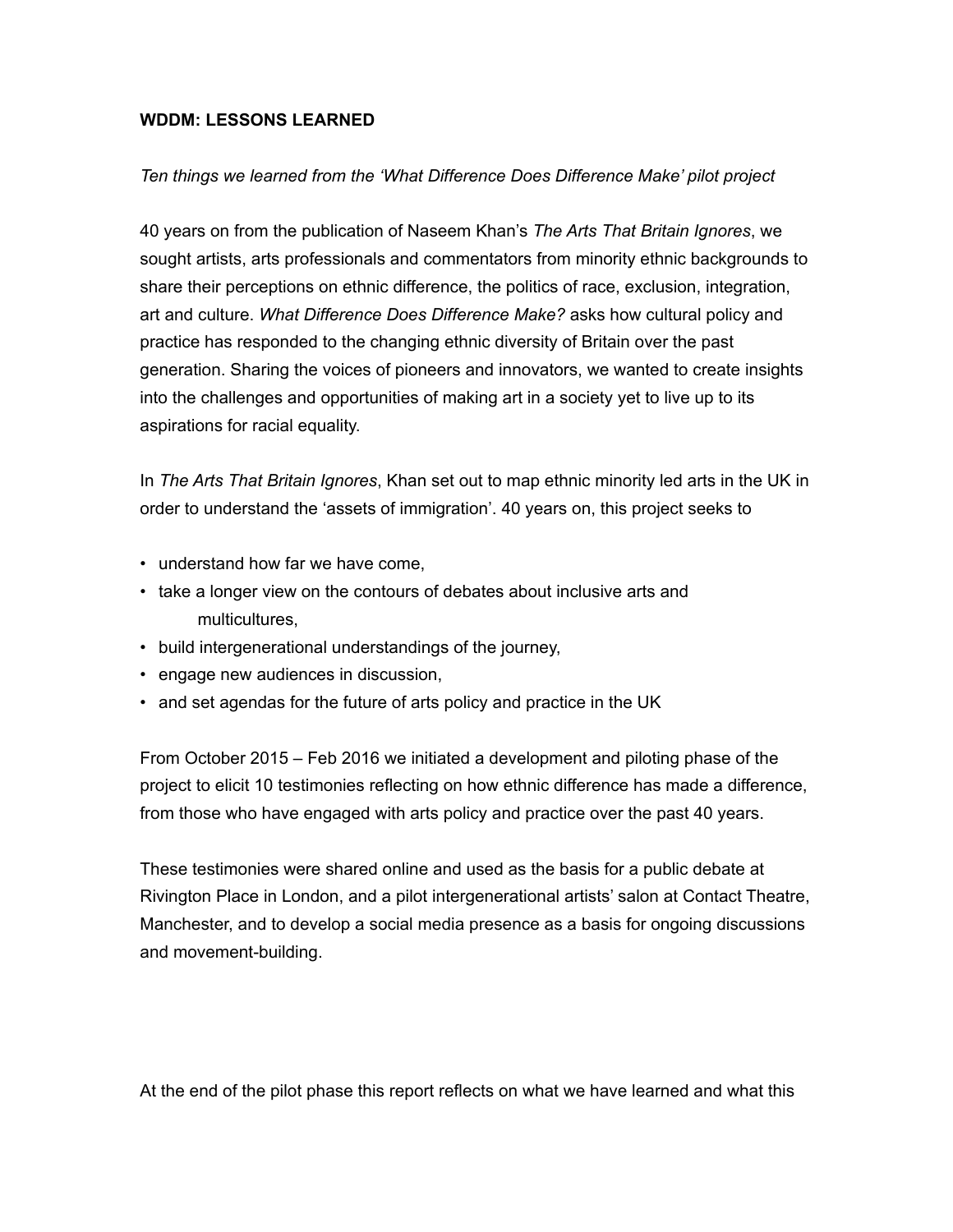will mean for the next phase of this intervention.

- 1. *Inter-Generational Conversation:* Our approach sought to encourage conversation across the generations of minority ethnic artists, policymakers and commentators. It became clear that there are currently only limited spaces for similar conversations to happen and that the participants appreciated the opportunity to hear from each other across generations. Younger participants reflected on the levels of embedded knowledge that older participants shared which they had previously not had access to. Older participants were keen to share their experiences and often felt as if this was part of their professional responsibility in the development of younger artists. Further, the models that we used allowed the conversation to be two-way with older participants learning from and being inspired by younger participants. Maintaining a focus on intergenerational dialogue should be a key feature of the next phase of this intervention.
- 2. *Open Space for Dialogue:* In asking an open question, 'What Difference Does Difference Make?' we were able to free the discussion from policy/academic language and make the discussion intelligible to a wider audience. There was room for disagreement that was prized as a learning opportunity rather than a means of exclusion. Discussions ranged across class, gender, faith, art practice, and region, as well as ethnicity, with sophisticated insights being generated. In the next phase we should remain mindful of the need to retain this openness and ensure that we offer multiple ways to engage with this core question.
- 3. *Honest Brokers:* The advisory group and delivery partners for the pilot project were instrumental in helping a broad range of people to engage. It is significant that while all involved have 'skin in the game', we do not represent a single institution or interest group, but are honest brokers in seeking progress. This independence made it possible to collaborate (for example shaping our Manchester programme around the staging of a play written and directed by artists from minority ethnic backgrounds). This independent and collaborative approach should be built on in the next phase to ensure that the products and outcomes feel co-owned rather than imposed remotely.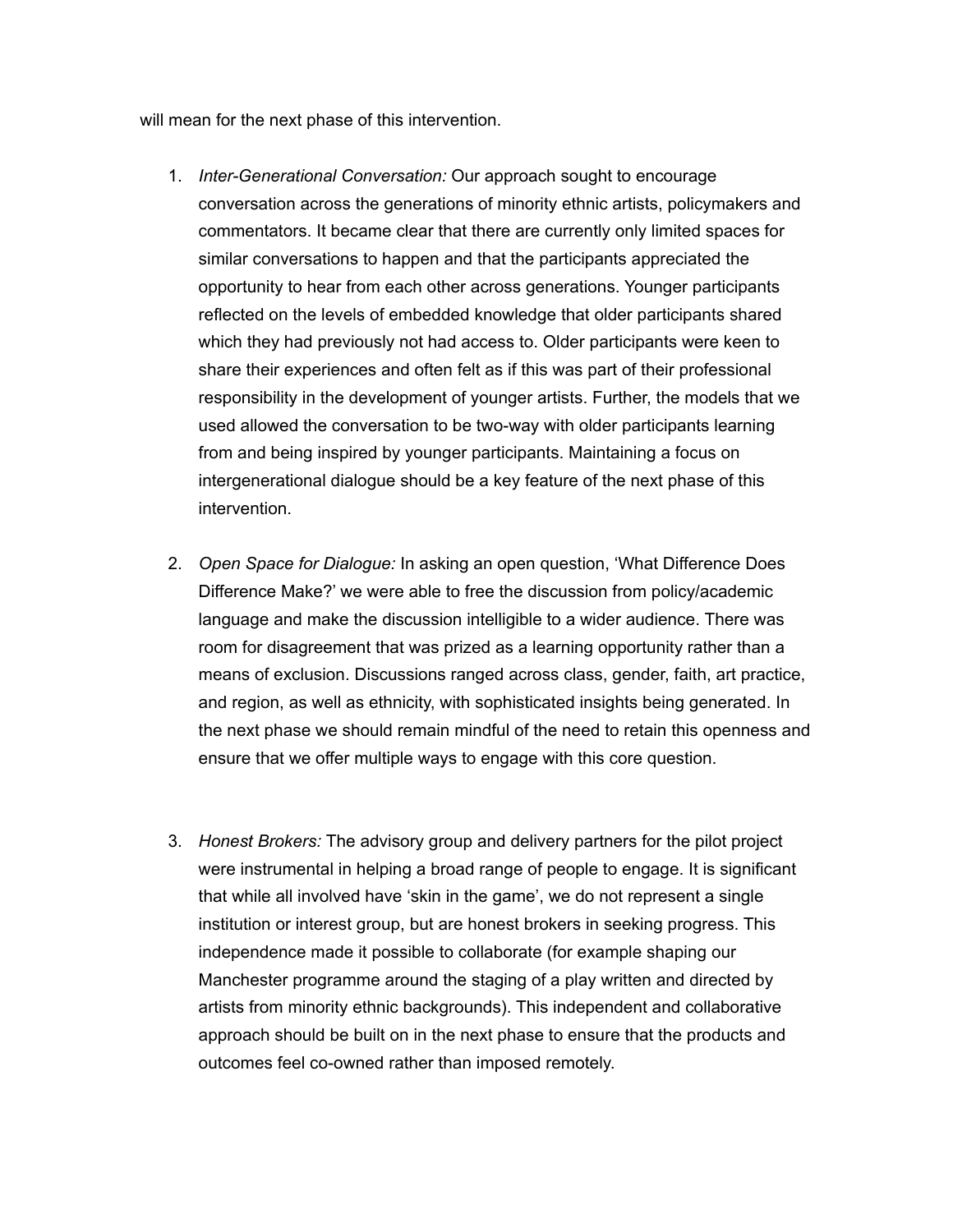- 4. *Timing:* One of our initial concerns in looking back over the past 40 years was that participants would feel a sense of fatigue in re-engaging on issues of ethnic diversity and access to justice that many may feel has not in the past been a particularly productive use of their time. However, both the events and testimonies showed that enough had changed in the political and social environment to make this conversation newly relevant. Further, others commented that we should take the opportunity to document, evaluate and reflect on more of those conversations that we may have engaged with in the past. The pilot has made us more confident that both the topic and the timing show great potential for productive outcomes.
- 5. *New Power:* The pilot also highlighted that while there has been much more public discussion and response to the use of new media technologies in terms of artistic practice, the possibilities of new media for thinking about policy development and relationships between institutions, artists and communities was less well developed. This was a live issue for many participants from across the generations who have been inspired by #BlackLivesMatter and the progress typified by #OscarsSoWhite to consider how new forms of social media could create new ways of engaging with each other and broader social movements for

social justice in the arts/media. The pilot took a 'new power' model as its basis - 1

defined in the Harvard Business Review as: '*New power* operates differently. It is made by many. It is open, participatory, and peer-driven. It uploads, and it distributes. Like water or electricity, it's most forceful when it surges. The goal with new power is not to hoard it but to channel it.' This approach will be valuable in shaping the next phase by choosing to remain open to distributed forms of leadership and embracing a broader set of outcomes as a reflection of the nascent power, access to knowledge, resources, and influence that artists from minority ethnic backgrounds have built and will continue to build over generations.

6. *Locality:* The pilot activities showed that just as all politics is ultimately local, the experiences of the participants is grounded in their local environment and in the various arts sectors in which they work. Our approach of working with local

<sup>1</sup><https://hbr.org/2014/12/understanding-new-power>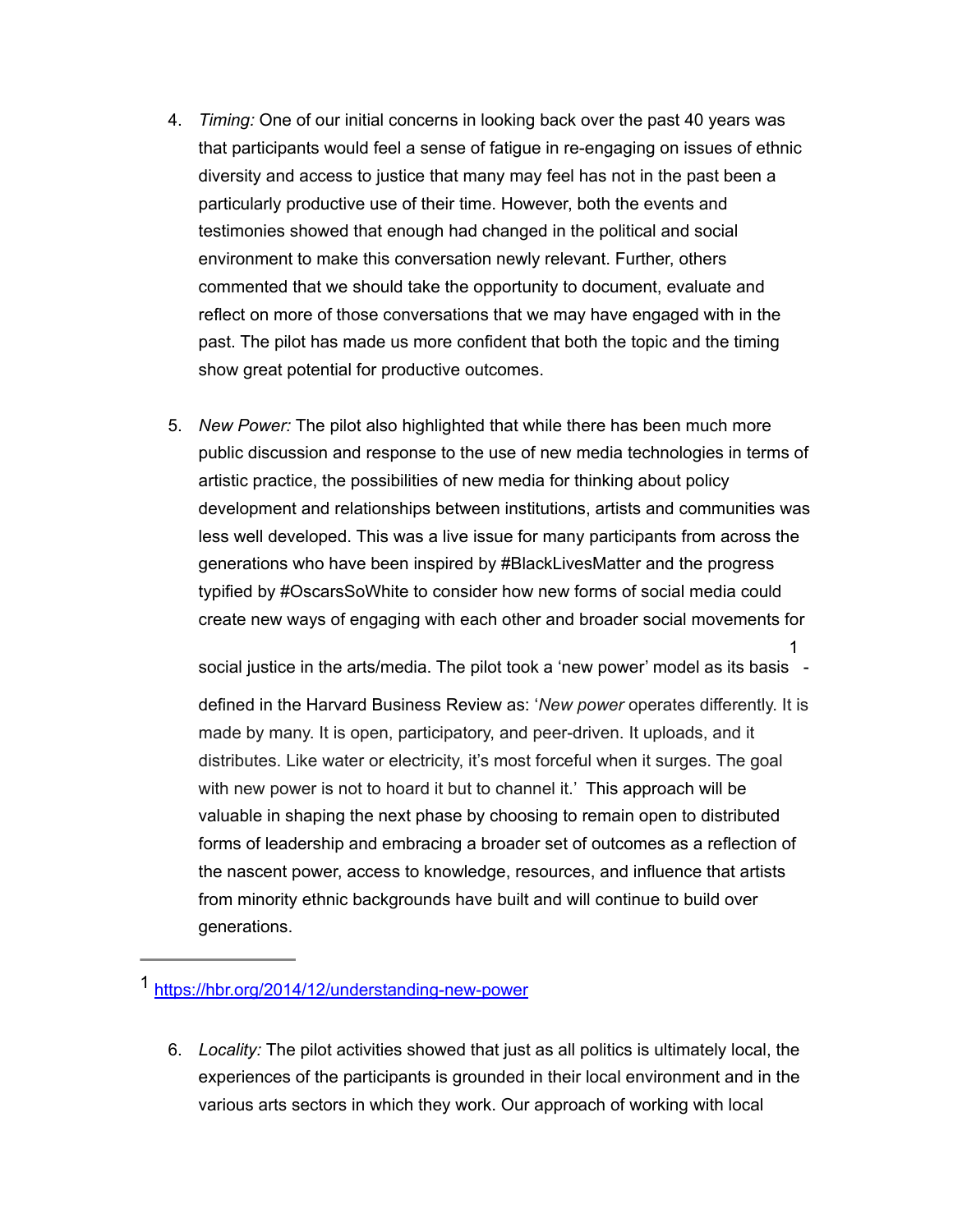partners and encouraging narratives based on experience rather than theory is a key part in recognizing the specificity of the local as well as building solidarities across local, ethnic and artistic boundaries. The next phase of this intervention must consider how to ensure that this diversity of experience is central to its design and our developing understanding of policy and practice.

- 7. *Legacy and Learning:* Participants expressed a desire to understand the legacy of the past generation and how it can be used to build future action. It was particularly heartening to meet participants who no longer work in the arts sector return to share their insights, and to hear dialogue across generations about both successes and failures. The next phase of the project should explore different ways of bringing these conversations to the fore and of capitalizing on their potential for learning. The salons offer a potential starting point but more personalized approaches may also be appropriate, for example reverse mentoring, or 'speed-dating', or intergenerational commissions, that enable professional relationship-building and support to be shared, and joint work to be undertaken.
- 8. *Impact:* While the funding relationships with state sponsored organisations and philanthropists was an important part of the discussions in Manchester and London, they were not the only relationships that were seen as important in addressing how to make art in a racially unjust society. There was a key focus in all the discussions and in many of the testimonies about the kind of long-term investments and partnerships which would lead to sustainable change and a desire to shape the funding landscape differently. The next phase of this intervention should include means of engaging other stakeholders in discussion of justice in the arts while celebrating and learning from the many successes that we have enjoyed. Finding means of distilling the messages from the discussion more broadly with communities, and sharing them with those who in positions of influence will be important in embedding the new understandings developed through this process.
- 9. *What Will be The Difference?* In concluding the public event in London the participants challenged us to be clearer about our hopes and expectations for an intervention of this kind. While the aims are clearly set out above, the challenge is a valid one. What will be different after this effort? In reflecting on the pilot,